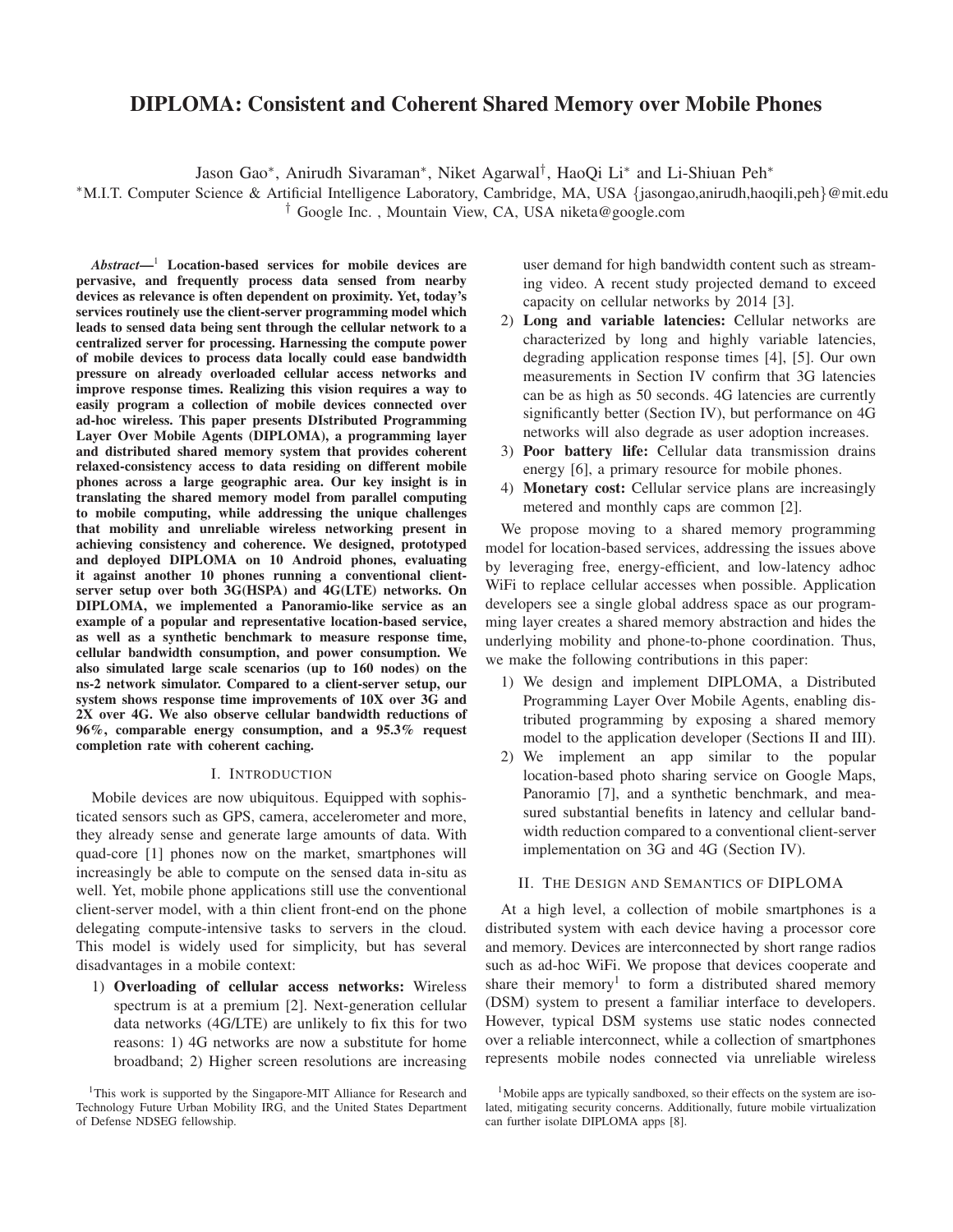networking. To address device mobility, we divide a geographical area into a 2D mesh of regions. Within each region, we abstract the collection of all phones in the region into a *single, reliable and immobile* Virtual Core (VCore) with its own memory (Section II-A). To address the unreliability of the wireless interconnect, we relax our memory consistency model (Section II-B). Additionally, we cache to speed up remote reads, and propose Snoopy, Resilient Cache Coherence (SRCC) to maintain coherence (Section II-C).

### *A. The Virtual Core layer (VCore)*

VCores provide the abstraction of static reliable cores interconnected via a 2D mesh. We leverage Virtual Nodes(VN) [9], which abstracts a collection of unreliable mobile nodes in direct communication range of each other<sup>2</sup> into a stationary reliable virtual node. In the original VN system [10], a large geographical area like a city is first divided into equal-sized regions. Mobile nodes can infer their region via localization (e.g. GPS). Region size is chosen based on radio range, such that messages sent from one region can be heard by all nodes in the region, as well as in all neighboring regions. All physical nodes in a region participate in a state replication protocol to emulate a single VN per region.

The nodes elect a leader using a simple algorithm. Each node, on entering a new region, sends a leadership request to all nodes. If the leadership request is not rejected, the node claims itself as the leader and sends out regular *heartbeat* messages announcing its leadership. If a non-leader misses a certain number of *heartbeats*, it sends out a leadership request.

The client nodes broadcast requests to their local region. The leader, and non-leaders, run the same server application code. All nodes receive client requests and process them according to the application code. Only the leader node sends responses; others buffer responses until they hear the same response message from the leader. By observing the leader's replies, the non-leaders synchronize their application state to the leader and correct themselves upon a state mismatch.

The only practically deployed implementation of VN is described in [10], on a small set of PDAs. Another implementation [11] simulates VNs on the ns-2 [12] simulator. These original VN systems run into problems in practice due to unpredictable mobility and unreliable networking. Regions could become unpopulated, causing VNs to lose state. Wireless contention and range issues can create multiple leaders if nodes do not hear *heartbeats*, causing inconsistent state.

**Proposed Virtual Cores.** To address these problems, we propose a new implementation called Virtual Cores (VCores). A VCore is the leader in a group of mobile nodes in a single region. Most anomalies in Virtual Nodes occur when the elected new leader is out-of-sync with the old leader. VCores correct this via occasional coordination with a reliable cloud server using cellular networks like 3G (HSPA) or 4G (LTE).

*Region boot-up:* When the first mobile node enters a region, it broadcasts a leadership request message. If there is a VCore running here, it replies to the request and the new node becomes a non-leader. If the new node does not hear a reply within a timeout period, it contacts the cloud to nominate itself as a leader. The cloud knows if a VCore is already running in the region, and rejects the leadership request if so. Otherwise, it sends the latest shared memory state of this region back to the node, which then boots itself as the region's new VCore.

*Leader (re)election:* The VCore provides a stationary, reliable core abstraction until it leaves the region. At this point, it broadcasts a *LEADER ELECT* message back to the old region. The nodes in the old region receive this message and reply with a *LEADER NOMINATE* message. The old VCore randomly chooses one to be the new VCore and sends it a copy of the shared state with a *LEADER CONFIRM* message. The new VCore sends a final *LEADER CONFIRM ACK* message to the old VCore. If the election fails due to message losses or if the old region is unpopulated, the old VCore sends the shared state to the cloud for later retrieval by a new VCore. The above steps ensure that if the region is populated, exactly one node in this region will be selected as the new VCore.

*No state replication:* In the original VN, the leader's state is replicated on all non-leaders, which keep their state synchronized with the leader by observing requests and the leader's replies. We eliminate replication since it does not improve reliability: the cloud server has to confirm leadership requests anyway to ensure consistent state.

# *B. The DIPLOMA Shared Memory layer (DSMLayer)*

DSMLayer is implemented as an API that runs atop the immobile and static VCore abstraction which is overlaid over individual phones. DSMlayer glues VCores in a grid/mesh topology, communicating via wireless multi-hop messages between adjacent VCores. The phone currently running the VCore for a region contributes part of its memory towards the global shared memory, addressed through variable names rather than binary addresses. These variables make up the *shared address space* of DSMLayer. Each shared variable resides on one VCore, its *home* VCore. Variables are accessed consistently through the **Atom** primitive, which is a block of instructions executed atomically on the shared variables resident on a single *home* VCore. To execute an Atom, it is multi-hop forwarded<sup>3</sup> from the originating VCore to the *home* VCore and executed on its portion of shared memory.

Atoms are atomic, and always execute once or fail completely. They are equivalent to a critical section, or an *acquirerelease* block in Release Consistency (RC) [13]. We discuss similarities and differences with RC in detail in Section V. We guarantee relaxed consistency [14] by default and allow Atoms to be reordered by the unreliable wireless network. To optionally enforce stricter ordering between atoms, we provide *AtomFence*, a per-*home* VCore memory fence primitive that can be executed before an Atom to guarantee that all previous Atoms occurring in program order in the thread

<sup>2</sup>DSMLayer, described later, removes this constraint so deployments can span arbitrarily large geographic areas.

<sup>&</sup>lt;sup>3</sup>Beyond a certain threshold of hop count, ad-hoc WiFi energy and latency will exceed those of cellular networks, and a hybrid cloud/WiFi solution would be better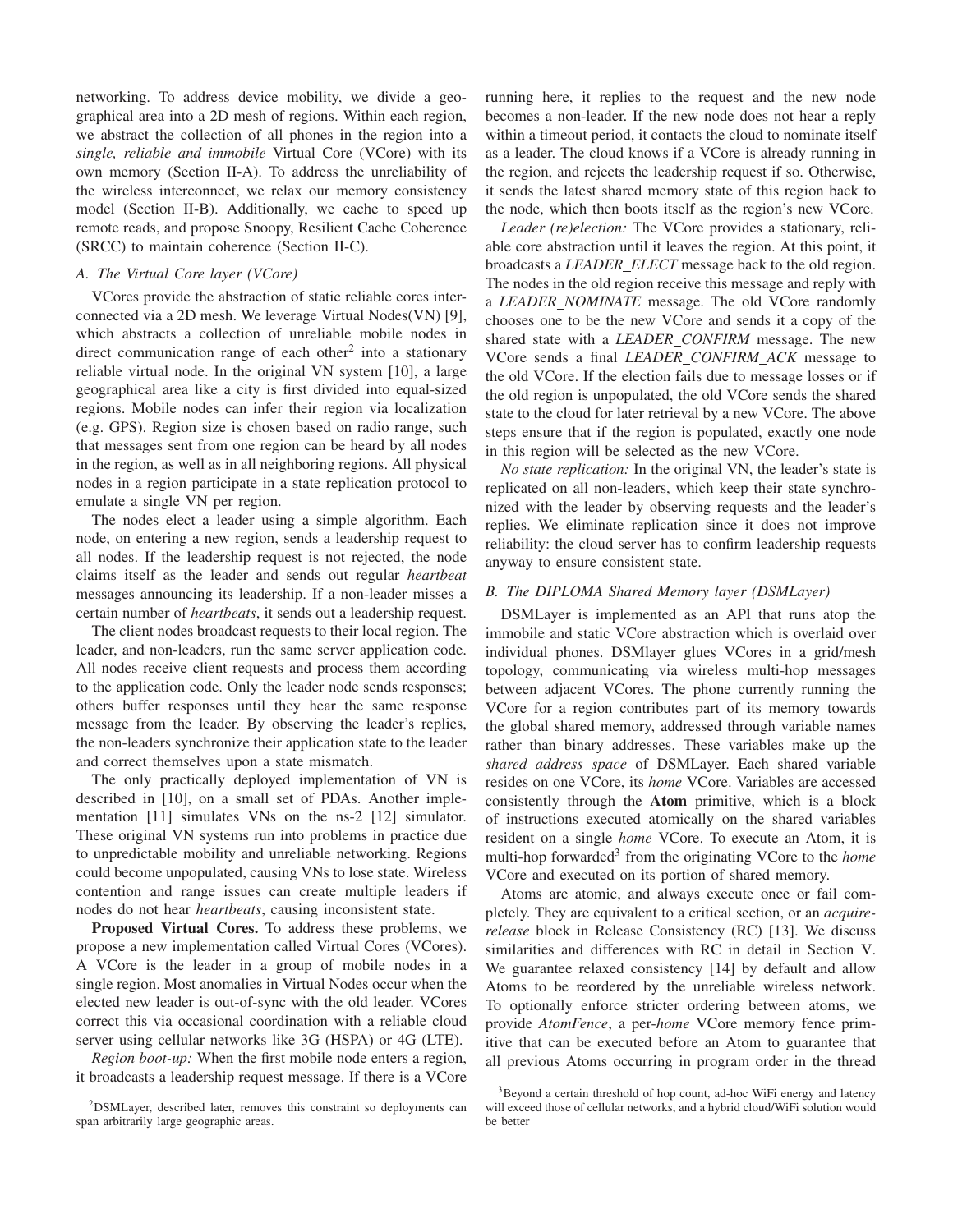have completed. The use of AtomFence is optional: for some applications, allowing reordering improves performance.

Additionally, DIPLOMA provides *at-most-once* [15] execution semantics for Atoms by logging the reply when an Atom is executed. Thus, if a duplicate request is received due to a retry, the logged reply is sent back without re-execution.

# *C. Snoopy and Resilient Cache Coherence (SRCC)*

Accesses to remotely homed data result in round-trip (possibly multi-hop) communications between the requesting and *home* VCores; resending lost messages exacerbates these delays. Caching addresses this problem, but necessitates a coherence protocol. We explain our design choices below.

Traditionally, coherence protocols are either broadcastbased [16] or directory-based [17]. In a wireless context, the latency of an extra hop (required by directory-based protocols) is high and communication is inherently broadcast, so *broadcast*-based protocols are a better fit. Further, *write update* protocols are more suitable than *write invalidate* protocols since write update protocols result in fewer messages exchanged. They consume more bandwidth by carrying the shared data in each message, but WiFi bandwidth is sufficient. Additionally, we use a *write-through, no-write-allocate* cache to ensure writes do not appear in the local cache until the local VCore receives a write update confirming the write is complete at the remote home VCore. To ensure memory consistency, all cached copies in the system must see the same **order** of reads and writes to a particular memory address. We build on timestamp snooping [18] and INSO [19], which are multiprocessor broadcast-based protocols that achieve ordering on unordered networks by assigning ordered numbers to coherence messages and presenting them in order to the destination caches. INSO and timestamp snooping rely on a highly reliable interconnect, however, making them unsuitable for wireless networks. *DIPLOMA requires a novel write update, snoopy (broadcast-based) cache coherence protocol resilient to unreliable networking.*

We design a Snoopy and Resilient Cache Coherence (SRCC) protocol. SRCC guarantees that memory operations to the same shared variable owned by any *home* VCore are seen by all remote caches in the same order. To ensure that all VCores see the *same* global order of Atoms, each *home* VCore keeps a counter called *global order* maintained by DSMLayer. This counter indicates the number (order) that the next Atom (which may contain load/store instructions to this *home* VCore's shared variables) will be tagged with. This counter is initialized to 1. Each VCore also maintains a *local order*, which indicates which number (order) this VCore will accept next, also initialized to 1. A VCore accepts a write update when the *global order* of the write update equals its current *local order*, and subsequently increments *local order*. Write updates with higher orders are buffered until their turn arrives. Figure 1 walks through one such transaction of SRCC.

TABLE I DIPLOMA INTERFACE METHODS.

| <b>Method</b>                                                                                                 | Implemented by<br>$\rightarrow$ Called by    | <b>Invoked</b><br><sub>on</sub> | <b>Description</b>                                                                                                                                        |
|---------------------------------------------------------------------------------------------------------------|----------------------------------------------|---------------------------------|-----------------------------------------------------------------------------------------------------------------------------------------------------------|
| long makeAtomRequest(long ato-<br>mId, long destVCoreX, long destV-<br>CoreY, boolean is Write, byte[] data); | $DSMLaver \rightarrow$<br>Programmer         | Requesting<br>region            | Request to execute a predefined<br>Atom (identified by atomId) on<br>a destination VCore. Can include<br>data. Returns a long to identify the<br>request. |
| handleAtomRe-<br>Atom<br>quest(DSMLayer.Block b, Atom<br>$c$ :                                                | Programmer $\rightarrow$<br><b>DSML</b> aver | Target re-<br>gion              | Execute an Atom on the local por-<br>tion of shared memory and return<br>a reply Atom.                                                                    |
| void handleAtomReply(Atom a);                                                                                 | Programmer $\rightarrow$<br><b>DSML</b> aver | Requesting<br>region            | Callback for receiving an Atom re-<br>ply.                                                                                                                |
| void atomFence(long destVCoreX,<br>long destVCoreY);                                                          | $DSMLaver \rightarrow$<br>Programmer         | Requesting<br>region            | Block until all pending Atoms have<br>finished at the destination region.                                                                                 |

### III. DIPLOMA IMPLEMENTATION

# *A. DIPLOMA's API*

Table I lists the DIPLOMA API. First, the application programmer wishing to use DIPLOMA implements the UserApp *i.e.* the service to be provided in the network. Within the UserApp, the programmer implements the function bodies of the Atoms that can be executed on any specified *home* VCore at run time. Atoms can contain arbitrary Java code that may contain reads and writes on multiple variables on one home VCore. The application logic in the UserApp requests the execution of an Atom by calling a method exposed by DSMLayer, makeAtomRequest. Behind the scenes, the DSMLayer routes the request to the specified home VCore, where handleAtomRequest is invoked with a reference to the local portion of shared memory on which to execute the Atom. handleAtomRequest (implemented by the programmer) returns a reply which is routed back to the originating VCore and passed to handleAtomReply (also implemented by the programmer). The programmer may also call atomFence to block program execution until all pending and in-flight Atom requests to a home VCore from a requesting VCore have either succeeded or failed / timed-out.

# *B. Prototype Design*

We implemented DIPLOMA as an Android application running on Nexus S phones with 3G and Galaxy Note phones with 3G and 4G. Our implementation is comprised of 3 components: the application-developer-implemented app (UserApp), which runs on top of the DIPLOMA Shared Memory Layer (DSMLayer) with caching (SRCC) (enabled optionally), which runs on top of the Virtual Cores layer (VCore). All 3 components run in a single thread to eliminate inter-thread communication. This also ensures execution of Atoms cannot be interrupted by VCore protocol messages. Atoms are also marked with Java's synchronized keyword to disallow concurrent access.

A second thread runs a busy-wait loop to receive packets on the adhoc WiFi interface. To communicate between the first and second threads, a Mux is implemented in a third thread, so packets can always be en/dequeued regardless of activity in the first thread. When a VCore needs to upload shared memory to the cloud server, the VCore layer pauses the DSMLayer, serializes the shared memory to JavaScript Object Notation (JSON), and sends it over the cellular network to the server.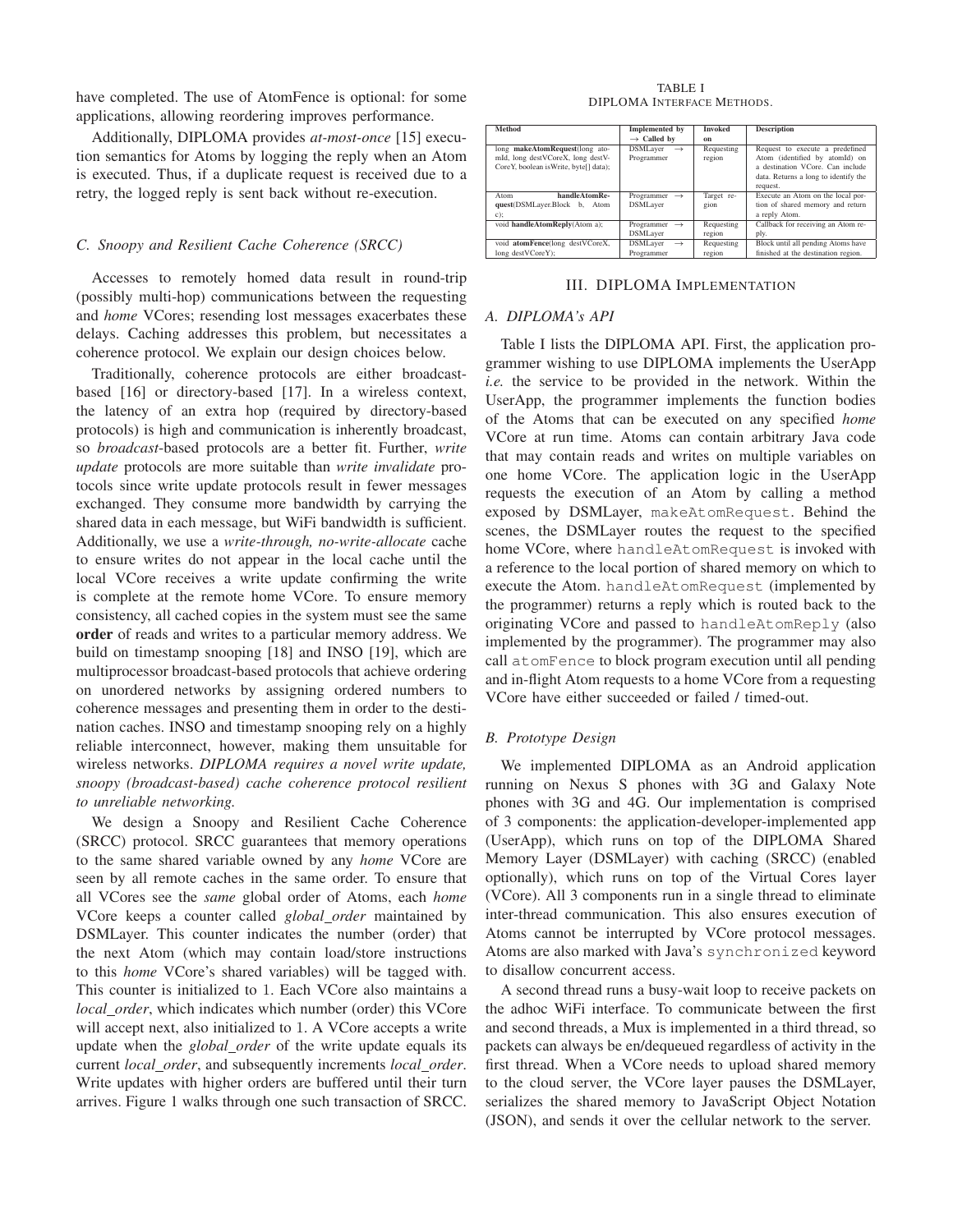

(a) State of system when first write update of VCore 5 is broadcast. The update does not reach VCore 4.



(b) State of system when second write update of VCore 5 is broadcast. This update reaches both VCores 4 and 3.



(c) First write update of VCore 5 retried. Second write update is buffered at VCore 4 with a *global order* of 2.

Fig. 1. Walkthrough example of SRCC for two writes to VCore 5. Only VCores 3, 4 ,5 are detailed for clarity.

# *C. Practical Considerations*

Next, we discuss some of the issues that arise in a practical deployment of DIPLOMA, describe how our implementation deals with them and continues to operate correctly.

**Wireless range more limited than assumed.** DIPLOMA's default behavior for VCore assumes that the exiting leader remains in wireless range of its old region when it moves to a neighboring region, so that it can elect a new leader. If the old leader moves out of range before electing a new one, it sends its state to the cloud server so that a new node may download and boot the VCore later. If the wireless range turns out to be much smaller than expected, it could cause many region reboots, hurting latency and completion rate. Our benchmark deployment (Subsection IV-A) shows that WiFi wireless range is sufficient: 57% of leader hand-offs succeed without requiring a region reboot, enough to achieve completion rates up to 95.3%.

**Resilience to node failures.** DIPLOMA monitors for low battery or user opt-out, and initiates leadership hand-off. It also monitors for unexpected node failures with a leader-tocloud heartbeat (every 120 seconds in our implementation), so that the server will become aware of node failures and allow a new node to become the leader with the last known state.

**Atomic execution of Atoms in the face of interrupts.** In our implementation, the DSMLayer runs in the same thread as the VCore layer and message handling methods are marked with Java's synchronized keyword to ensure that VCore protocol messages cannot interrupt Atom execution. Additionally, when the VCore layer hands off leadership, it pauses the DIPLOMA layer, ensuring that no DIPLOMA Atom requests are processed by the old VCore while or after the new VCore receives the state. Instead, any DIPLOMA Atom requests received during the hand-off a dropped and resent to the new VCore later by the requesting VCore.

**Intermittent cellular connectivity.** When a node needs to make a cellular access, e.g. upon entering an empty region, it sends a request to the server to become the VCore, retrying if the server is unreachable. Thus, for DIPLOMA to work, the cellular connection must be eventually available. Current metropolitan cellular networks exhibit this behavior; in our benchmark deployment (Subsection IV-A), 3G was available 98% of the time.

#### IV. EVALUATING DIPLOMA

We implemented two mobile applications to evaluate DIPLOMA vs cloud-only solutions: a synthetic benchmark that is scripted to generate a specified percentage of read and write requests to a random VCore, and a Panoramio-like [7] app. For comparison, we also implemented cloud-only applications functionally equivalent to the DIPLOMA versions, but relying purely on HTTP requests over 3G/4G to a singlethreaded Python web server. The server ensures that accesses to the shared memory are consistent, and provides the same functionality. The server is located in the same geographic region as the phones to minimize backbone Internet latency.

# *A. Benchmark App*

We carried out a deployment with our synthetic benchmark running on Google Nexus phones with 3G radios in a covered pavilion last year. The area is divided into four regions of 5mx5m per region. Ten volunteers held two phones each, with DIPLOMA running on one phone and cloud-only shared memory (SMCloud) on the other. The volunteers walked among the regions with the phones and indicated which region they were in at a given time. We evaluated DIPLOMA under combinations of SRCC caching disabled/enabled and varying read/write distributions. We measured DIPLOMA's performance against the cloud-only version (SMCloud) using: (1) average latency of successful requests, (2) completion rate of requests, (3) average energy consumed per successful request, and (4) cellular data consumption. Our methodology and results are detailed below.

**Average latency:** User interface interactions are timestamped to obtain end-to-end request latencies. We compare DIPLOMA to SMCloud in Figures  $2(b)$  and  $2(e)^4$ . Request latencies for DIPLOMA are typically an *order of magnitude lower* than those in SMCloud.

Without caching, read and write latencies do not vary greatly across read vs. write distributions, as they both incur hops to remote HOME VCores. With caching enabled, high read percentages (90%) show significantly decreased latencies: when requests are serviced at the local VCore from its cache,

<sup>4</sup>SMCloud results appear in both the cache and no cache trials because we ran it in every trial simultaneously against DIPLOMA to control for cellular conditions between trials.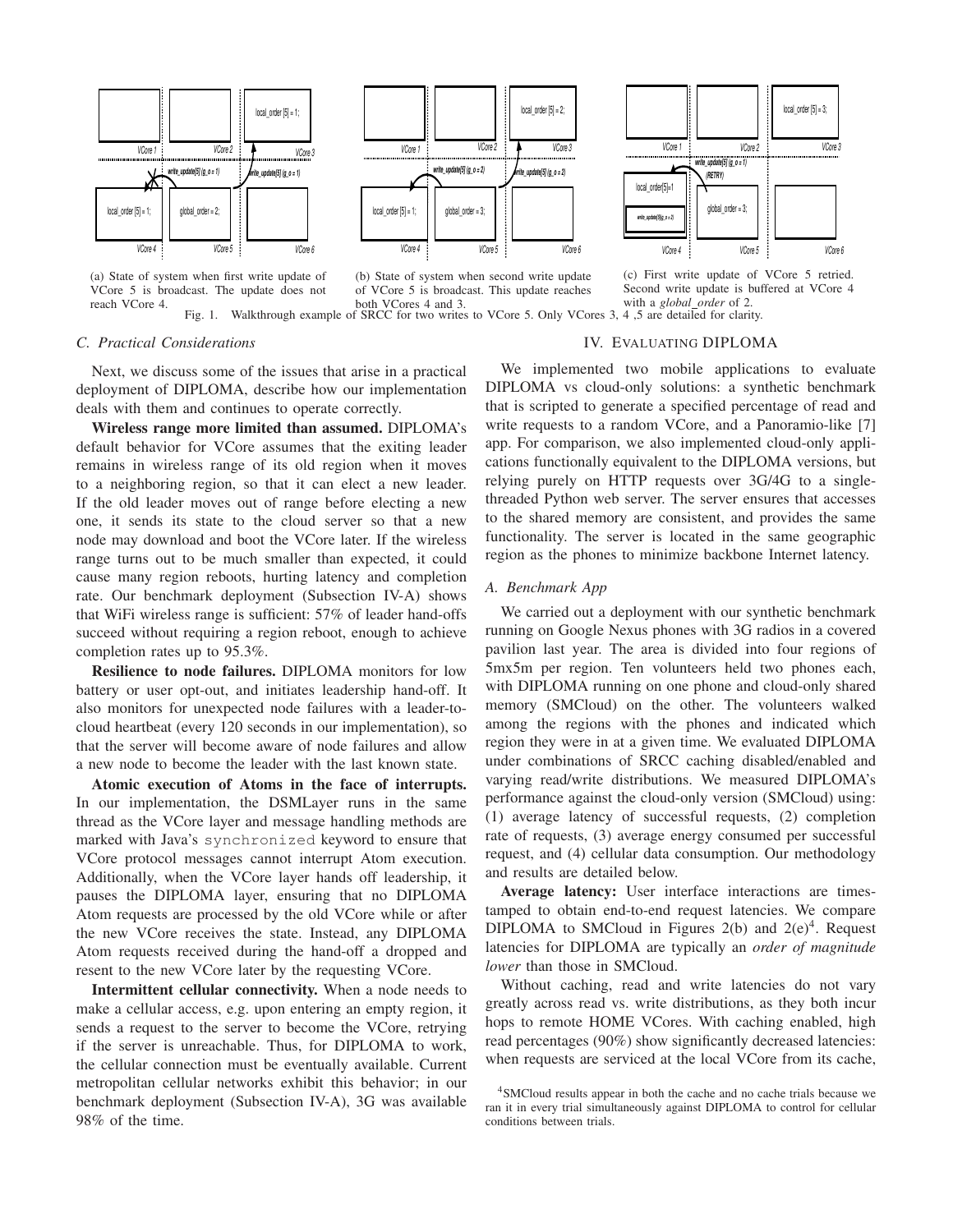

hops to remote VCores can be eliminated. Write latencies are significantly higher than read latencies because they require write updates to be broadcast to the entire system. This increased write latency is even more pronounced at lower read (higher write) percentages (60%, 30%) as the write updates increase network congestion, and even impact and increase read latencies, too. Thus, caching is advantageous in applications with a higher proportion of requests being reads.

**Request completion rate:** We calculate the percentage of issued requests that complete (Figures 2(a) and 2(d)). Again, we measure reads and writes separately and in aggregate, and compare the completion rate of DIPLOMA to SMCloud.

Without caching, the completion rate of application-level requests is 57%, and does not vary between read/write distributions, as expected. With caching, at 60% reads, *80% of application-level requests on DIPLOMA complete*. Note that these application-level requests incur an extra wireless hop from a client app to the UserApp on the region's VCore, which may fail before DIPLOMA is even invoked; the completion rate of the DIPLOMA Atoms alone is 90.9% for 60% reads, and *95.3% for 90% reads.* Caching allows many read requests to be successfully serviced from the local VCore even when a read request to the remote VCore fails.

The completion rate is lower at lower read distributions (30%) due to several factors: more requests are writes, which have lower completion rates than reads because they cannot be cached and must be sent to remote regions; higher wireless contention due to more write updates being broadcast to the entire network, resulting in dropped application packets. This is seen in the disparity between DIPLOMA-level and application-level request completion rates. The applicationlevel implementation does not implement a retry/ack mechanism, unlike DIPLOMA. Thus, at 90% reads, though 95.3% of the DIPLOMA Atoms successfully complete at the VCore, the local VCore's subsequent reply to the client node is only received in 66.8% of requests.

In contrast to DIPLOMA, in SMCloud we observe a 100%

completion rate (not shown in figure) of requests, but requests can take as long as 55 seconds to complete in our evaluations. Such high latencies are instances of a problem called Bufferbloat [20]. We discuss DIPLOMA's completion rate further in Section IV-C.

**Power consumption:** We use the Monsoon power meter [21] to build an energy model for the Nexus S devices. Devices running DIPLOMA use adhoc WiFi, so energy for access point scanning and associations is not incurred. Consistent with previous studies [6], [22], our results shows that the energy of a WiFi transmission is significantly less than that of 3G. In our applications, a single HTTP request over 3G is measured to consume 2.6 Joules, while a single WiFi packet transmission might consume only 0.066 J. We do not factor into account energy expended in localisation because this is a task common to both SMCould and DIPLOMA.

We create a linear regression for receive and transmit energy across several packet sizes (1k, 2k, 4k, and 8k bytes) (Rsquared=0.999 for Tx, 0.959 for Rx). This regression is applied to average packet sizes calculated from the deployment logs to obtain per-packet energies for each of the deployment trials, obtaining total energy consumed by WiFi and 3G in each trial.

WiFi idle power (turned on, but not receiving or transmitting) is also measured, and then calculated for each of the trials using experimental run time. Again, consistent with [6], [22], we find that WiFi consumes significant idle power: with only the 3G radio turned on, current consumption is 149 mA. Once adhoc WiFi is turned on, current consumption increases 46% to 218 mA, without any WiFi traffic.

We use these observations to measure the power consumption of both DIPLOMA and SMCloud by processing logs offline. Both SMCloud and DIPLOMA applications wait for 2 seconds between requests<sup>5</sup>. The 3G radio does not return to a low power state between requests in SMCloud due to cloud

<sup>5</sup>2 seconds being a realistic time between user interactions. We choose not to batch requests since they are user-initiated, and to maintain a responsive user experience, should not be delayed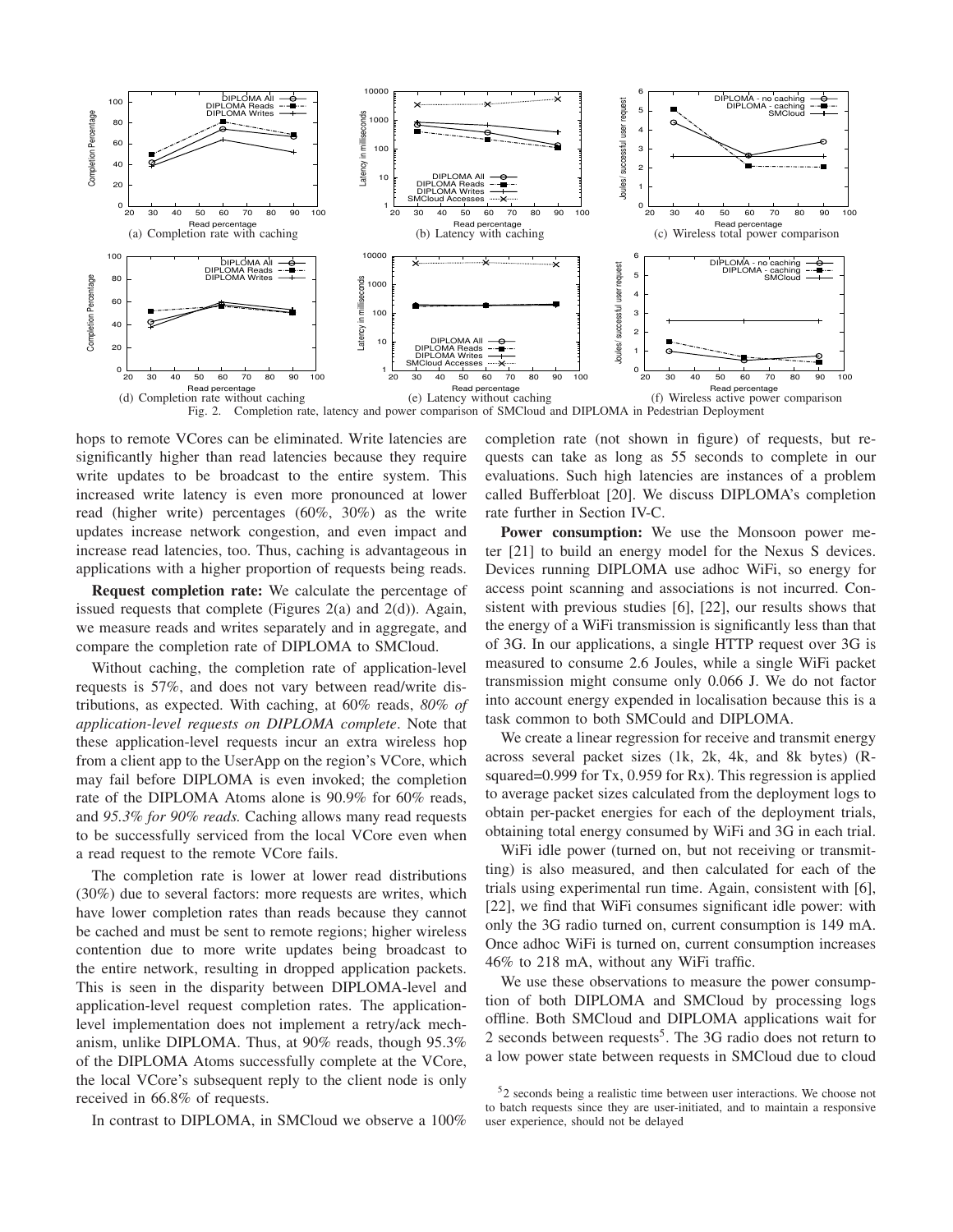

accesses being much more frequent; therefore, measurements include 3G tail energy [6] for all cloud accesses. Taken together, these measurements give total energy consumed by WiFi + 3G for DIPLOMA, and total energy consumed by 3G for SMCloud, per trial. These totals are then divided by the number of successful requests per trial to arrive at an average energy consumed per successful request per trial.

As we see in Figure 2(f), DIPLOMA *reduces active wireless energy consumption by up to 94%* per successful request. However, when WiFi idle power is factored in, DIPLOMA is more energy efficient only with caching enabled at 60% read distributions or higher (Figure 2(c)), due to WiFi idle power being quite significant. This highlights the need for better power management of WiFi radios when used in adhoc mode for short-range phone-to-phone communications.

**Cellular access reduction:** SMCloud solely communicates with the cloud server over the cellular data network, so a cloud access is incurred for every read or write request to shared memory. In contrast, DIPLOMA incurs cloud accesses only for region bootups and leadership changes, which occur due to mobility rather than application interactions, so these accesses are amortized over the requests from the application. Hence, we divide the total number of successful cloud accesses by the number of successful requests (DIPLOMA was able to reach the cloud through 3G in 98% of attempts). These results are shown in Figure 3 where the x-axis represents the percentage of reads in our benchmark app.

DIPLOMA without caching averages 0.21 cloud accesses per successful request, a 79% reduction from SMCloud, and DIPLOMA with caching averages 0.14 cloud accesses per successful request, a 96% reduction. Caching leads to more successful requests and quicker responses, while the number of cloud accesses remains the same. This advantage is more pronounced at higher read percentages.

### *B. Panoramio-like App*

We implemented a Panoramio-like app on Galaxy Note phones to demonstrate that popular consumer mobile apps today can be readily ported onto DIPLOMA. In the app, we use the shared memory abstraction provided by DIPLOMA to retrieve and update photo data. Users (clients) can *take* pictures of interesting things where they are, and they can also *get* pictures taken by other users. The photos are stored in the same region that they are taken in. If a user desires to view photos from a remote region, *gets* can traverse multiple hops on their way to a remote region. The phones serve double duty by both participating in DIPLOMA (as leaders or non-leaders)

TABLE II PANORAMIO-LIKE APP LATENCIES OVER 3G

|           | takes    | takes   | gets     | gets    |  |  |  |
|-----------|----------|---------|----------|---------|--|--|--|
|           | CameraSM | CCloud  | CameraSM | CCloud  |  |  |  |
| mean      | 144 ms   | 2558 ms | $217$ ms | 2279 ms |  |  |  |
| median    | $109$ ms | 2465 ms | $161$ ms | 2229 ms |  |  |  |
| TABLE III |          |         |          |         |  |  |  |

PANORAMIO-LIKE APP LATENCIES OVER 4G

|        | takes    | takes  | gets     | gets     |  |  |  |
|--------|----------|--------|----------|----------|--|--|--|
|        | CameraSM | CCloud | CameraSM | CCloud   |  |  |  |
| mean   | 144 ms   | 546 ms | $178$ ms | $469$ ms |  |  |  |
| median | $107$ ms | 534 ms | $159$ ms | $469$ ms |  |  |  |

and being the clients of the application themselves. To reduce the size of data transfers, we apply JPEG compression to all pictures before transmission. We also implement a functionally equivalent cloud version (CCloud) of the same app (accessed through 3G/4G) and compare the DIPLOMA version without caching (CameraSM) to the cloud based version in terms of completion rate and request latencies.

We carried out a deployment of Panoramio on 20 Galaxy Note phones over 3G and 4G networks this year, with 10 phones running CameraSM, and another 10 running CCloud. Phones are placed statically and uniformly across 6 regions (5mx5m each) within an open indoor space. Two people walk around the phones clicking on buttons simultaneously on CameraSM and CCloud pairs of phones, taking and getting pictures. We present mean and median latencies in Tables II and III, omitting distributions for brevity. Similar to the benchmark application, we also measured the number of cloud accesses per application-level *get* or *take* request for both CameraSM and CCloud. Since CCloud makes a cloud access on every request, this number is 1 for CCloud on both 3G and 4G networks. For CameraSM, we observed 0.29 cloud accesses per request on 3G, and 0.22 accesses per request on 4G . Since the phones were static, these accesses were primarily due to leader-to-cloud heartbeats which occurred at 2 minute intervals. The heartbeat interval allows us to trade off between number of cloud accesses and the reboot time of an unpopulated region. We observed a high completion rate of 98.6% for CameraSM across 573 requests, and 100% for CCloud across 564 requests. These results show DIPLOMA outperforming both 4G and 3G cloud implementations in response times while retaining high completion rates.

As Panoramio has substantial write traffic, our write update caching protocol leads to excessive WiFi traffic (approximately 6KB write updates for every region when a picture is taken, plus associated ACKs) and was turned off in this deployment. In hindsight, applications like Panoramio would work better with a write-back protocol. We don't have power comparisons for Panoramio as 4G has more sophisticated power management, making it difficult to apply a power model naively to our activity traces to get accurate power estimates.

We also conducted outdoor mobile deployments with this app, but saw high loss rates over ad-hoc Wifi, which could be due to the large packet size of images, high WiFi interference in the area, and/or poor antennas on the Notes. We are in the process of diving further into these ad-hoc WiFi problems and investigating potential optimizations.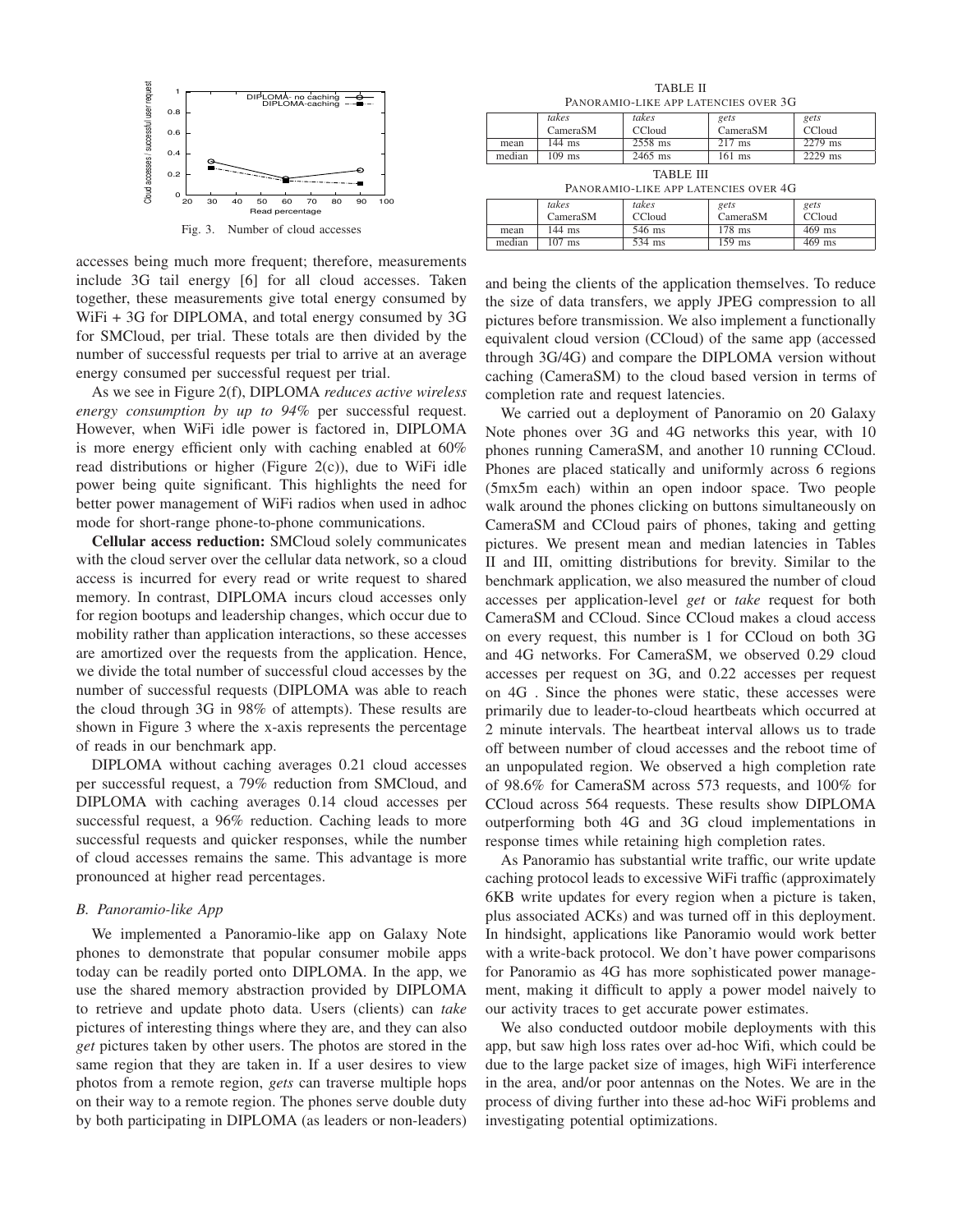# *C. Simulation studies*

We use ns-2.37 [12], a discrete event network simulator, to evaluate our system at scale with the synthetic benchmark. Node mobility is simulated with the Random Way Point model with three settings: slow, medium and fast (Figure 6). Node movements are constrained to a  $350m \times 350m$  terrain and the radio range is fixed at 250m. 250m is well within the transmission range of 802.11p or DSRC [23], which we expect will become the basis for adhoc communications for distributed mobile apps. This radio range dictates our region size since every broadcast has to be heard by the neighboring regions as well, resulting in 4 x 4 regions. Since we have 4 regions in each dimension, we also evaluate the efficiency of caching for requests that traverse between 0 and 3 hops. Each simulation lasts 40000 seconds.

**Variation of node density.** We vary the number of nodes from 40 to 160 to study the effect of increasing node density on DIPLOMA's performance. The resulting node density is close to typical car densities in US cities which vary from 1700-8000 cars per square mile [24], or about 80-380 cars for our  $350m \times 350m$  terrain. Figure 4 shows the effect of varying the number of nodes on the completion rate of DIPLOMA. We see that increasing the node density significantly improves the performance of DIPLOMA. Also, after a threshold density of 80 nodes, the completion rate saturates near 100%.

**Usefulness of caching.** One intuitively expects caching to be more useful for reads to farther away regions. Writes would also take longer since they trigger updates in SRCC. To study this, in Figure 5 we plot the completion time of a request with caching enabled for varying node speeds. The numbers are normalized to a no-caching implementation. The proportion of reads and writes is kept equal to avoid any bias. We see that caching improves latency for all requests spanning 1 hop or more. On average, the 1-hop, 2-hop and 3 hop requests have a 35%, 45% and 48% lower request latency as a result of caching. However, the incremental benefit of caching decreases with increasing hops. This is understandable since write latencies scale linearly with hop count.

In summary, our simulation results demonstrate the effectiveness of caching and show how penetration of DIPLOMA affects performance. We envision that a large city scale deployment will have sufficient density to achieve a completion rate close to 1, while simultaneously providing the latency and cellular utilization benefits we observed in our deployments.

#### V. RELATED WORK

DIPLOMA is related to several systems in Computer Architecture, Sensor Networks, Distributed Algorithms and Distributed Systems. We outline key similarities and differences.

**Computer Architecture:** Most commercial architectures, such as x86 [25] and IBM PC [26], stay close to sequential consistency [27] by reordering only certain instruction combinations. Similar to DIPLOMA, some processor architectures (Alpha [28], Sparc [29]) aggressively reorder all instructions by default and provide memory fences for the programmer or compiler to enforce ordering if required.

Among research systems, DIPLOMA is closest to Release Consistency (RC) [13]. RC defines memory operations as either *ordinary* or *special*. *Special* operations are either synchronization or non-synchronization accesses. Synchronizing accesses are either *acquire*s or *release*s. Memory accesses within an *acquire*-*release* block form a critical section and execute atomically, provided each critical section is protected with enough *acquires*. Every **Atom** in DIPLOMA implicitly begins with an *acquire* and ends with a *release*, guaranteeing exclusive access to the Atom's shared variables.

DIPLOMA has similarities to Transactional Memory [30]: Atoms are like transactions, but transactions allow atomic modifications to arbitrary portions of the memory, while Atoms operate on memory belonging to one VCore alone.

**Sensor Networks.** Several programming languages have been proposed for collections of resource-constrained devices. Kairos [31], an extension of Python, abstracts a sensor network as a collection of nodes which can be tasked simultaneously within a single program. Pleiades [32] borrows concepts from Kairos and adds consistency support to the language. These proposals are tailored to static sensor nets and do not deal adequately with mobility.

**Distributed Algorithms.** Most distributed algorithms for mobile agents tackle programmability by first emulating a static overlay. Virtual Nodes (VN) [9] is one such abstraction. Section II-A discussed the practical issues with VN. Geoquorums [33] provides consistency support using a quorum-based algorithm to construct consistent atomic memory over VNs, but it assumes reliable physical layer communication. [34] presents complex algorithms to implement reliable VNs over an unreliable physical network through consensus, which is expensive in practice on wireless networks.

**Distributed Systems.** There are several loosely coupled distributed systems that explore varying notions of consistency. Bayou [35] allows eventual consistency between data copies residing on differing replicas, which could be mobile nodes or dedicated servers. All replicas are equal and merged opportunistically using an anti-entropy protocol. In contrast, DIPLOMA maintains one authoritative copy of the data (the VCore) and actively resolves conflicts using cache coherence. CODA [36], is a file system for mobile devices with unreliable cellular connections. DIPLOMA instead targets shared memory and assumes modern cellular connections are far more reliable (albeit with very long and variable latencies). InterWeave [37] is a hierarchical consistency model with varying consistency guarantees for different levels ranging from hardware shared memory to weakly consistent shared memory across the Internet. It is significantly different from our system since DIPLOMA is homogeneous and flat and operates primarily on wireless LAN links. Semantically, Tread-Marks [38] is the closest to DIPLOMA since it implements release consistency. Further, similar to DIPLOMA, it implements Distributed Shared Memory. However, TreadMarks is tailored to a workstation environment with highly reliable LAN links. Mobility and network unreliability are new problems DIPLOMA tackles.